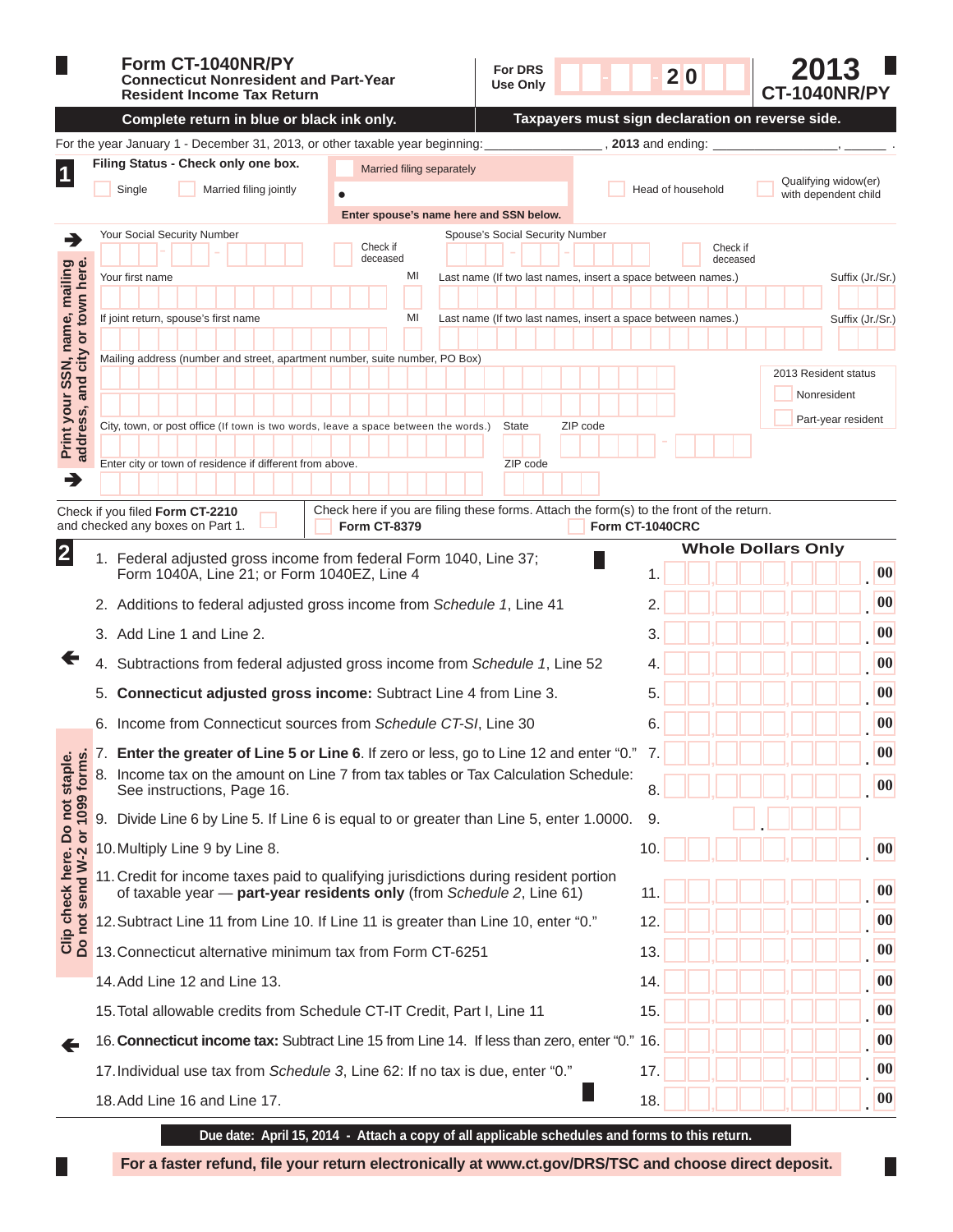|                                                                         |          |                                                     |              |                 |  | 2013 Form CT-1040NR/PY - Page 2 of 4                |           |                                                                                                                                                                                                                                                                                                                                                                                                             |                         |                               | <b>Security Number</b> | Your Social |             |                          |                                      |                                            |                   |
|-------------------------------------------------------------------------|----------|-----------------------------------------------------|--------------|-----------------|--|-----------------------------------------------------|-----------|-------------------------------------------------------------------------------------------------------------------------------------------------------------------------------------------------------------------------------------------------------------------------------------------------------------------------------------------------------------------------------------------------------------|-------------------------|-------------------------------|------------------------|-------------|-------------|--------------------------|--------------------------------------|--------------------------------------------|-------------------|
| 19. Enter amount from Line 18.                                          |          |                                                     |              |                 |  |                                                     |           |                                                                                                                                                                                                                                                                                                                                                                                                             |                         |                               |                        | 19.         |             |                          |                                      |                                            | $\boldsymbol{00}$ |
|                                                                         |          | Employer's federal ID No. from Box b of W-2 or      |              | <b>Column A</b> |  | payer's federal ID No. from Schedule CT K-1 or 1099 |           | Connecticut wages, tips,                                                                                                                                                                                                                                                                                                                                                                                    | <b>Column B</b><br>etc. |                               | Schedule<br>$CT K-1$   |             |             | <b>Column C</b>          | Connecticut income tax withheld      | Check box at left if from Schedule CT K-1. |                   |
|                                                                         | 20a.     |                                                     |              |                 |  |                                                     |           |                                                                                                                                                                                                                                                                                                                                                                                                             |                         | .00                           | $\bullet$              | 20a.        |             |                          |                                      |                                            | $\boldsymbol{00}$ |
| and 1099<br><b>Information</b>                                          | 20b.     |                                                     |              |                 |  |                                                     |           |                                                                                                                                                                                                                                                                                                                                                                                                             |                         | . 00                          | $\bullet$              | 20b.        |             |                          |                                      |                                            | 00                |
| Only enter<br>information                                               | 20c.     |                                                     |              |                 |  |                                                     |           |                                                                                                                                                                                                                                                                                                                                                                                                             |                         | . 00                          | $\bullet$              | 20c.        |             |                          |                                      |                                            |                   |
| from your W-2,<br>Schedule                                              | 20d.     |                                                     |              |                 |  |                                                     |           |                                                                                                                                                                                                                                                                                                                                                                                                             |                         | .00                           | $\bullet$              | 20d.        |             |                          |                                      |                                            |                   |
| CT K-1, and<br>1099 forms if                                            | 20e.     |                                                     |              |                 |  |                                                     |           |                                                                                                                                                                                                                                                                                                                                                                                                             |                         | . 00                          | $\bullet$              | 20e.        |             |                          |                                      |                                            |                   |
| Connecticut<br>income tax                                               | 20f.     |                                                     |              |                 |  |                                                     |           |                                                                                                                                                                                                                                                                                                                                                                                                             |                         | . 00                          | $\bullet$              | 20f.        |             |                          |                                      |                                            |                   |
| was withheld.                                                           | 20g.     |                                                     |              |                 |  |                                                     |           |                                                                                                                                                                                                                                                                                                                                                                                                             |                         | . 00                          | $\bullet$              | 20g.        |             |                          |                                      |                                            |                   |
|                                                                         |          |                                                     |              |                 |  |                                                     |           | 20h. Additional CT withholding from Supplemental Schedule CT-1040WH.                                                                                                                                                                                                                                                                                                                                        |                         |                               |                        | 20h.        |             |                          |                                      |                                            |                   |
|                                                                         |          |                                                     |              |                 |  |                                                     |           | 20. Total Connecticut income tax withheld: Add amounts in Column C and enter here.                                                                                                                                                                                                                                                                                                                          |                         |                               |                        |             |             |                          |                                      |                                            |                   |
|                                                                         |          |                                                     |              |                 |  |                                                     |           | You must complete Columns A, B, and C or your withholding will be disallowed.                                                                                                                                                                                                                                                                                                                               |                         |                               |                        | 20.         |             |                          |                                      |                                            |                   |
|                                                                         |          |                                                     |              |                 |  |                                                     |           | 21. All 2013 estimated tax payments and any overpayments applied from a prior year                                                                                                                                                                                                                                                                                                                          |                         |                               |                        | 21.         |             |                          |                                      |                                            |                   |
|                                                                         |          |                                                     |              |                 |  |                                                     |           | 22. Payments made with Form CT-1040 EXT (Request for extension of time to file)                                                                                                                                                                                                                                                                                                                             |                         |                               |                        | 22.         |             |                          |                                      |                                            |                   |
| 23. Total payments: Add Lines 20, 21, and 22.                           |          |                                                     |              |                 |  |                                                     |           |                                                                                                                                                                                                                                                                                                                                                                                                             |                         |                               |                        | 23.         |             |                          |                                      |                                            |                   |
|                                                                         |          |                                                     |              |                 |  |                                                     |           | 24. Overpayment: If Line 23 is more than Line 19, subtract Line 19 from Line 23.                                                                                                                                                                                                                                                                                                                            |                         |                               |                        | 24.         |             |                          |                                      |                                            |                   |
|                                                                         |          |                                                     |              |                 |  |                                                     |           | 25. Amount of Line 24 overpayment you want applied to your 2014 estimated tax                                                                                                                                                                                                                                                                                                                               |                         |                               |                        | 25.         |             |                          |                                      |                                            |                   |
|                                                                         |          |                                                     |              |                 |  |                                                     |           | 26. Total contributions of refund to designated charities from Schedule 4, Line 63                                                                                                                                                                                                                                                                                                                          |                         |                               |                        | 26.         |             |                          |                                      |                                            |                   |
|                                                                         |          |                                                     |              |                 |  |                                                     |           | 27. Refund: Subtract Lines 25 and 26 from Line 24. For faster refund, use direct<br>deposit by completing Lines 27a, 27b, and 27c. If you do not elect direct deposit,                                                                                                                                                                                                                                      |                         |                               |                        |             |             |                          |                                      |                                            |                   |
| 27a. Checking                                                           |          |                                                     | 27b. Routing |                 |  |                                                     |           | complete Line 27e to have your refund issued as a debit card.                                                                                                                                                                                                                                                                                                                                               | 27c. Account            |                               |                        | 27.         |             |                          |                                      |                                            |                   |
| Savings<br>27d. Will this refund go to a bank account outside the U.S.? |          |                                                     | number       |                 |  |                                                     |           | Yes                                                                                                                                                                                                                                                                                                                                                                                                         | number                  |                               |                        |             |             |                          |                                      |                                            |                   |
|                                                                         |          |                                                     |              |                 |  |                                                     |           | 27e. Refund as a debit card? Yes -- If you do not elect direct deposit or debit card, a refund check will be issued and processing may be delayed.                                                                                                                                                                                                                                                          |                         |                               |                        |             |             |                          |                                      |                                            |                   |
|                                                                         |          |                                                     |              |                 |  |                                                     |           | 28. Tax due: If Line 19 is more than Line 23, subtract Line 23 from Line 19.                                                                                                                                                                                                                                                                                                                                |                         |                               |                        | 28.         |             |                          |                                      |                                            |                   |
| 29. If late: Enter penalty. Multiply Line 28 by 10% (.10).              |          |                                                     |              |                 |  |                                                     |           |                                                                                                                                                                                                                                                                                                                                                                                                             |                         |                               |                        | 29.         |             |                          |                                      |                                            |                   |
|                                                                         |          | a month late, then by 1% (.01).                     |              |                 |  |                                                     |           | 30. If late: Enter interest. Multiply Line 28 by number of months or fraction of                                                                                                                                                                                                                                                                                                                            |                         |                               |                        | 30.         |             |                          |                                      |                                            |                   |
|                                                                         | Page 18. |                                                     |              |                 |  |                                                     |           | 31. Interest on underpayment of estimated tax from Form CT-2210: See instructions,                                                                                                                                                                                                                                                                                                                          |                         |                               |                        | 31.         |             |                          |                                      |                                            |                   |
| 32. Total amount due: Add Lines 28 through 31.                          |          |                                                     |              |                 |  |                                                     |           |                                                                                                                                                                                                                                                                                                                                                                                                             |                         |                               |                        | 32.         |             |                          |                                      |                                            |                   |
|                                                                         |          |                                                     |              |                 |  |                                                     |           | Declaration: I declare under penalty of law that I have examined this return (including any accompanying schedules and statements)<br>and, to the best of my knowledge and belief, it is true, complete, and correct. I understand the penalty for willfully delivering a<br>false return or document to DRS is a fine of not more than \$5,000, or imprisonment for not more than five years, or both. The |                         |                               |                        |             |             |                          |                                      |                                            |                   |
| Your signature                                                          |          |                                                     |              |                 |  |                                                     |           | declaration of a paid preparer other than the taxpayer is based on all information of which the preparer has any knowledge.                                                                                                                                                                                                                                                                                 |                         | Date                          |                        |             |             |                          | Home/cell telephone number           |                                            |                   |
| Your email address                                                      |          |                                                     |              |                 |  |                                                     |           |                                                                                                                                                                                                                                                                                                                                                                                                             |                         | $\bullet$                     |                        |             |             |                          |                                      |                                            |                   |
|                                                                         |          |                                                     |              |                 |  |                                                     |           |                                                                                                                                                                                                                                                                                                                                                                                                             |                         |                               |                        |             |             |                          |                                      |                                            |                   |
|                                                                         |          | Spouse's signature (if joint return)                |              |                 |  |                                                     |           |                                                                                                                                                                                                                                                                                                                                                                                                             |                         | Date<br>$\bullet$             |                        |             | $\bullet$ ( | Daytime telephone number |                                      |                                            |                   |
|                                                                         |          | Paid preparer's signature                           |              |                 |  |                                                     | $\bullet$ | Date                                                                                                                                                                                                                                                                                                                                                                                                        |                         | Telephone number<br>$\bullet$ |                        |             |             | Preparer's SSN or PTIN   |                                      |                                            |                   |
|                                                                         |          | Firm's name, address, and ZIP code                  |              |                 |  |                                                     |           |                                                                                                                                                                                                                                                                                                                                                                                                             |                         |                               |                        |             | <b>FEIN</b> |                          |                                      |                                            |                   |
|                                                                         |          |                                                     |              |                 |  |                                                     |           | Third Party Designee - Complete the following to authorize DRS to contact another person about this return.                                                                                                                                                                                                                                                                                                 |                         |                               |                        |             |             |                          |                                      |                                            |                   |
| Designee's name                                                         |          |                                                     |              |                 |  |                                                     |           | Telephone number                                                                                                                                                                                                                                                                                                                                                                                            |                         |                               |                        |             |             |                          | Personal identification number (PIN) |                                            |                   |
|                                                                         |          | <b>Complete applicable schedules on Pages 3 and</b> |              |                 |  |                                                     |           |                                                                                                                                                                                                                                                                                                                                                                                                             |                         |                               |                        |             |             |                          |                                      |                                            |                   |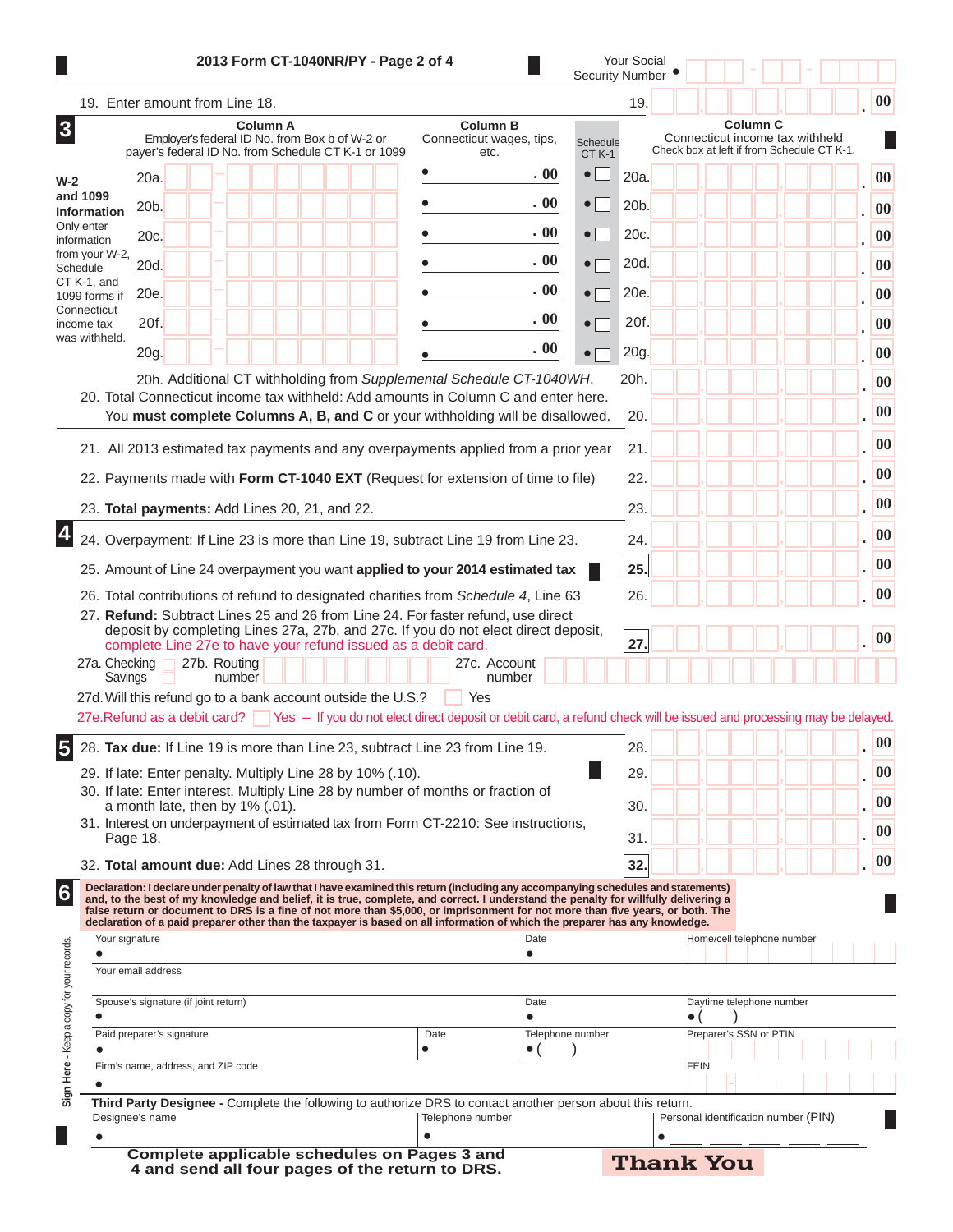| 2013 Form CT-1040NR/PY - Page 3 of 4                                                                                                                                                                                   | Your Social<br><b>Security Number</b> |  |                                      |                   |
|------------------------------------------------------------------------------------------------------------------------------------------------------------------------------------------------------------------------|---------------------------------------|--|--------------------------------------|-------------------|
| Schedule 1 - Modifications to Federal Adjusted Gross Income<br>See Instructions, Page 20.                                                                                                                              |                                       |  | Enter all items as positive numbers. |                   |
| 33. Interest on state and local government obligations other than Connecticut                                                                                                                                          | 33.                                   |  |                                      | 00                |
| 34. Mutual fund exempt-interest dividends from non-Connecticut state or municipal<br>government obligations                                                                                                            | 34                                    |  |                                      | 00                |
| 35/R6\$61\60\101\1\10PHBE/////////////                                                                                                                                                                                 |                                       |  |                                      |                   |
| 36. Taxable amount of lump-sum distributions from qualified plans not included in federal<br>adjusted gross income                                                                                                     | 36.                                   |  |                                      | $\boldsymbol{00}$ |
| 37. Beneficiary's share of Connecticut fiduciary adjustment: Enter only if greater than zero.                                                                                                                          | 37.                                   |  |                                      | $\boldsymbol{00}$ |
| 38. Loss on sale of Connecticut state and local government bonds                                                                                                                                                       | 38.                                   |  |                                      | 00                |
| 39. Domestic production activity deduction from federal form 1040, Line 35                                                                                                                                             | 39.                                   |  |                                      | 00                |
| 40. Other - specify $\bullet$ _                                                                                                                                                                                        | 40.                                   |  |                                      | 00                |
| 41. Total additions: Add Lines 33 through 40. Enter here and on Line 2.                                                                                                                                                | 41.                                   |  |                                      | 00                |
| 42. Interest on U.S. government obligations                                                                                                                                                                            | 42.                                   |  |                                      | 00                |
| 43. Exempt dividends from certain qualifying mutual funds derived from U.S. government obligations                                                                                                                     | -43.                                  |  |                                      | $\boldsymbol{00}$ |
| 44. Social Security benefit adjustment: See Social Security Benefit Adjustment Worksheet, Page 22. 44.                                                                                                                 |                                       |  |                                      | $\boldsymbol{00}$ |
| 45. Refunds of state and local income taxes                                                                                                                                                                            | 45.                                   |  |                                      | 00                |
| 46. Tier 1 and Tier 2 railroad retirement benefits and supplemental annuities                                                                                                                                          | 46.                                   |  |                                      | $\boldsymbol{00}$ |
| 47. 50% of military retirement pay                                                                                                                                                                                     | 47.                                   |  |                                      | 00                |
| 48. Beneficiary's share of Connecticut fiduciary adjustment: Enter only if less than zero.                                                                                                                             | 48.                                   |  |                                      | $\boldsymbol{00}$ |
| 49. Gain on sale of Connecticut state and local government bonds                                                                                                                                                       | 49.                                   |  |                                      | 00                |
| 50. Connecticut Higher Education Trust (CHET) contributions<br>Enter CHET account number:<br>Do not add spaces or dashes.                                                                                              | 50.                                   |  |                                      | 00                |
| 51. Other - specify: Do not include out of state income. $\bullet$                                                                                                                                                     | 51.                                   |  |                                      | 00                |
| 52. Total subtractions: Add Lines 42 through 51. Enter here and on Line 4.                                                                                                                                             | 52.                                   |  |                                      | 00                |
| Schedule 2 - Credit for Income Taxes Paid to Qualifying Jurisdictions - Part-Year Residents Only<br>You must attach a copy of your return filed with the qualifying jurisdiction(s) or your credit will be disallowed. |                                       |  |                                      |                   |
| 53. Connecticut adjusted gross income during the residency portion of taxable year.<br>See instructions, Page 26.<br><b>Column A</b>                                                                                   | 53.                                   |  | <b>Column B</b>                      | 00                |

| $\overline{\text{Oee}}$ instructions, and $\overline{\text{O}}$ .<br>Enter qualifying jurisdiction's name and two-letter<br>54.                                 |     | Column A<br>Name | Code      | <b>Column B</b><br>Name |           | Code |
|-----------------------------------------------------------------------------------------------------------------------------------------------------------------|-----|------------------|-----------|-------------------------|-----------|------|
| code. See instructions, Page 26.                                                                                                                                | 54. |                  |           |                         |           |      |
| 55. Non-Connecticut income included on Line 53 and<br>reported on a qualifying jurisdiction's income tax<br>return: Complete Schedule 2 Worksheet, Page 24. 55. |     |                  | $\bf{00}$ |                         |           | 00   |
| 56. Divide Line 55 by Line 53. May not exceed 1.0000. 56.                                                                                                       |     |                  |           |                         |           |      |
| 57. Apportioned income tax: See instructions, Page 26. 57.                                                                                                      |     |                  | 00        |                         |           | 00   |
| 58. Multiply Line 56 by Line 57.                                                                                                                                | 58. |                  | 00        |                         |           | 00   |
| 59. Income tax paid to a qualifying jurisdiction<br>See instructions, Page 26.                                                                                  | 59. |                  | 00        |                         |           | 00   |
| Enter the lesser of Line 58 or Line 59.<br>60.                                                                                                                  | 60. |                  | 00        |                         |           | 00   |
| 61. Total credit: Add Line 60, all columns. Enter here and on Line 11.                                                                                          |     |                  | 61.       |                         | $\bf{00}$ |      |
| Complete applicable schedules on Page 4 and send all four pages of the return to DRS.                                                                           |     |                  |           |                         |           |      |